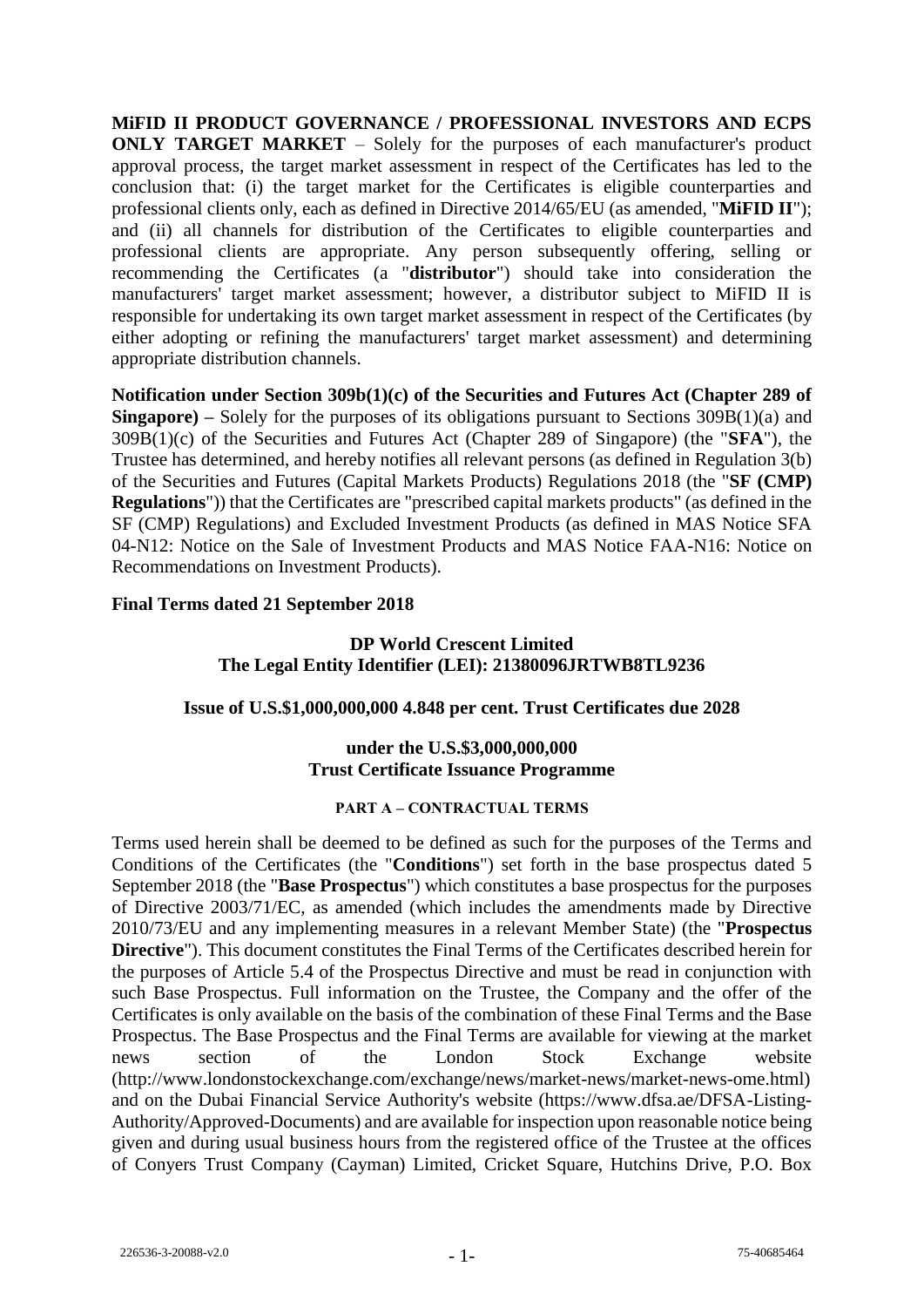2681, Grand Cayman KY1-1111, Cayman Islands and upon reasonable notice being given and during usual business hours from the registered office of the Issuing and Paying Agent at Winchester House, 1 Great Winchester Street, London EC2N 2DB, United Kingdom.

| 1.  | (i)                                                     | Trustee                                                 | DP World Crescent Limited                                                               |
|-----|---------------------------------------------------------|---------------------------------------------------------|-----------------------------------------------------------------------------------------|
|     | (ii)                                                    | Obligor                                                 | DP World Limited                                                                        |
| 2.  |                                                         | Series Number:                                          | 1-2018                                                                                  |
| 3.  |                                                         | Specified Currency or Currencies: U.S. dollars          |                                                                                         |
| 4.  | Aggregate face amount of the<br>Series of Certificates: |                                                         | U.S.\$1,000,000,000                                                                     |
| 5.  | <b>Issue Price:</b>                                     |                                                         | 100 per cent. of the aggregate face amount                                              |
| 6.  | (i)                                                     | <b>Specified Denominations:</b>                         | U.S.\$200,000<br>integral<br>multiples<br>of<br>and<br>$U.S.$ \$1,000 in excess thereof |
|     | (ii)                                                    | <b>Calculation Amount:</b>                              | U.S.\$1,000                                                                             |
| 7.  | <b>Issue Date:</b>                                      |                                                         | 26 September 2018                                                                       |
| 8.  | <b>Scheduled Dissolution Date:</b>                      |                                                         | 26 September 2028                                                                       |
| 9.  | <b>Dissolution Basis:</b>                               |                                                         | Dissolution at par                                                                      |
| 10. | Put/Call Options:                                       |                                                         | <b>Change of Control Put Option</b>                                                     |
| 11. | (i)                                                     | <b>Status of the Certificates:</b>                      | Senior                                                                                  |
|     | (ii)                                                    | Date approval for issuance<br>of Certificates obtained: | 20 September 2018 in the case of the Trustee                                            |
|     |                                                         |                                                         | 14 August 2018 in the case of the Company                                               |

## **PROVISIONS RELATING TO PERIODIC DISTRIBUTION**

12. Periodic Distribution Provisions

| (i)   | Profit Rate:                    | 4.848 per cent. per annum payable in arrear on<br>each Periodic Distribution Date                                                 |
|-------|---------------------------------|-----------------------------------------------------------------------------------------------------------------------------------|
| (ii)  | Periodic Distribution<br>Dates: | 26 March and 26 September in each year, from<br>and including 26 March 2019 up to and including<br>the Scheduled Dissolution Date |
| (iii) | Fixed Amount(s):                | U.S.\$24.24 per Calculation Amount                                                                                                |
| (iv)  | Broken Amount(s):               | Not Applicable                                                                                                                    |
| (v)   | Day Count Fraction:             | 30/360                                                                                                                            |
| (vi)  | <b>Determination Dates:</b>     | Not Applicable                                                                                                                    |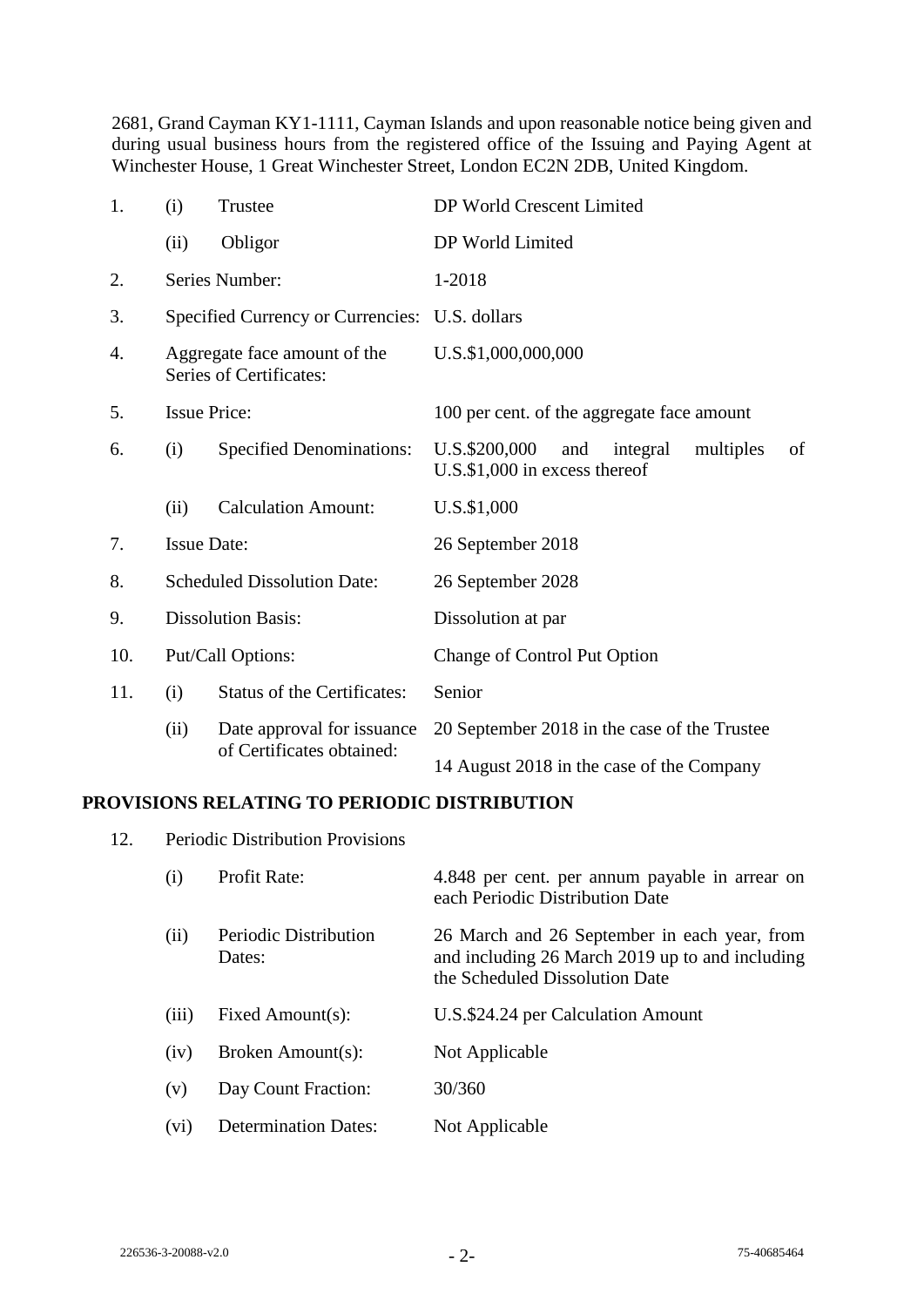# **PROVISIONS RELATING TO DISSOLUTION**

| 13. | Option)                                                                                                                 | <b>Optional Dissolution Right (Call</b> | Not Applicable                                                      |  |
|-----|-------------------------------------------------------------------------------------------------------------------------|-----------------------------------------|---------------------------------------------------------------------|--|
| 14. | Option)                                                                                                                 | <b>Optional Dissolution Right (Put)</b> | Not Applicable                                                      |  |
| 15. |                                                                                                                         | Change of Control Put Option:           | Applicable                                                          |  |
|     | (i)                                                                                                                     | <b>Change of Control</b><br>Amount:     | U.S.\$1,000 per Calculation Amount                                  |  |
| 16. | Certificate:                                                                                                            |                                         | Final Dissolution Amount of each U.S.\$1,000 per Calculation Amount |  |
| 17. | Tax Redemption Amount of each Final Dissolution Amount<br>Certificate (following early<br>dissolution for tax reasons): |                                         |                                                                     |  |

# **GENERAL PROVISIONS APPLICABLE TO THE CERTIFICATES**

| 18. | Form of Certificates:                                                                       | <b>Registered Certificates:</b>                                                                                                                                                                                                                                                                    |
|-----|---------------------------------------------------------------------------------------------|----------------------------------------------------------------------------------------------------------------------------------------------------------------------------------------------------------------------------------------------------------------------------------------------------|
|     |                                                                                             | Unrestricted Global Certificate registered in the<br>name of a nominee for a common depositary for<br>Euroclear and Clearstream, Luxembourg and<br>exchangeable for Certificates in definitive<br>registered form in the limited circumstances<br>specified in the Unrestricted Global Certificate |
|     |                                                                                             | Restricted Global Certificate registered in the<br>name of a nominee for DTC and exchangeable for<br>Certificates in definitive registered form in the<br>limited circumstances specified in the Restricted<br><b>Global Certificate</b>                                                           |
|     |                                                                                             | Reg. S Compliance Category 2 (in the case of the<br>Unrestricted Global Certificate); Rule 144A (in<br>the case of the Restricted Global Certificate).                                                                                                                                             |
| 19. | Additional Financial Centre(s) or<br>other special provisions relating to<br>payment dates: | Not Applicable                                                                                                                                                                                                                                                                                     |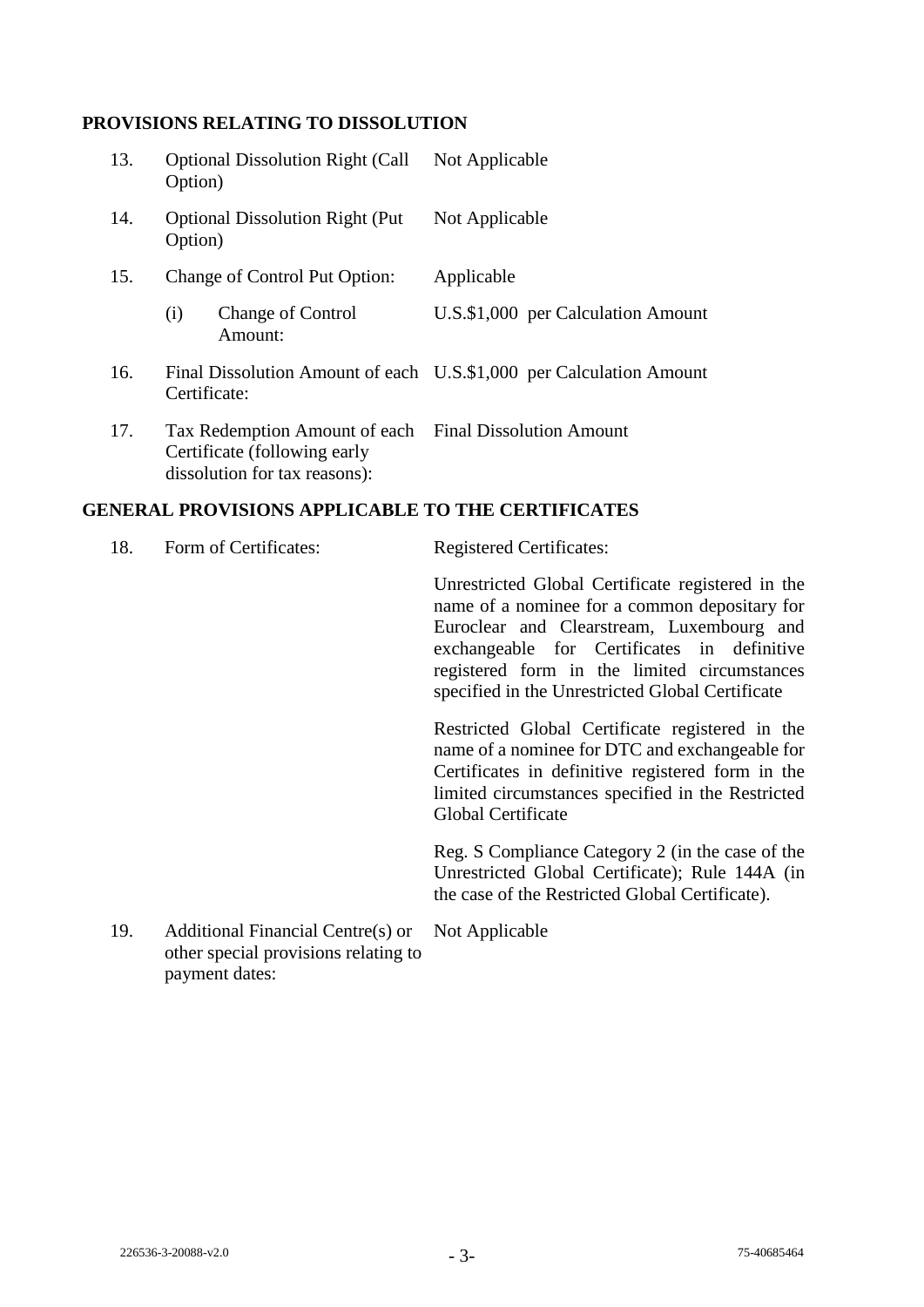SIGNED on behalf of DP World Crescent Limited:

By: fungylaneyer

SIGNED on behalf of DP World Limited:

By: funaplanayan

SIGNATURE PAGE - FINAL TERMS - U.S.\$1,000,000,000 Trust Certificates

 $\ddot{\phantom{a}}$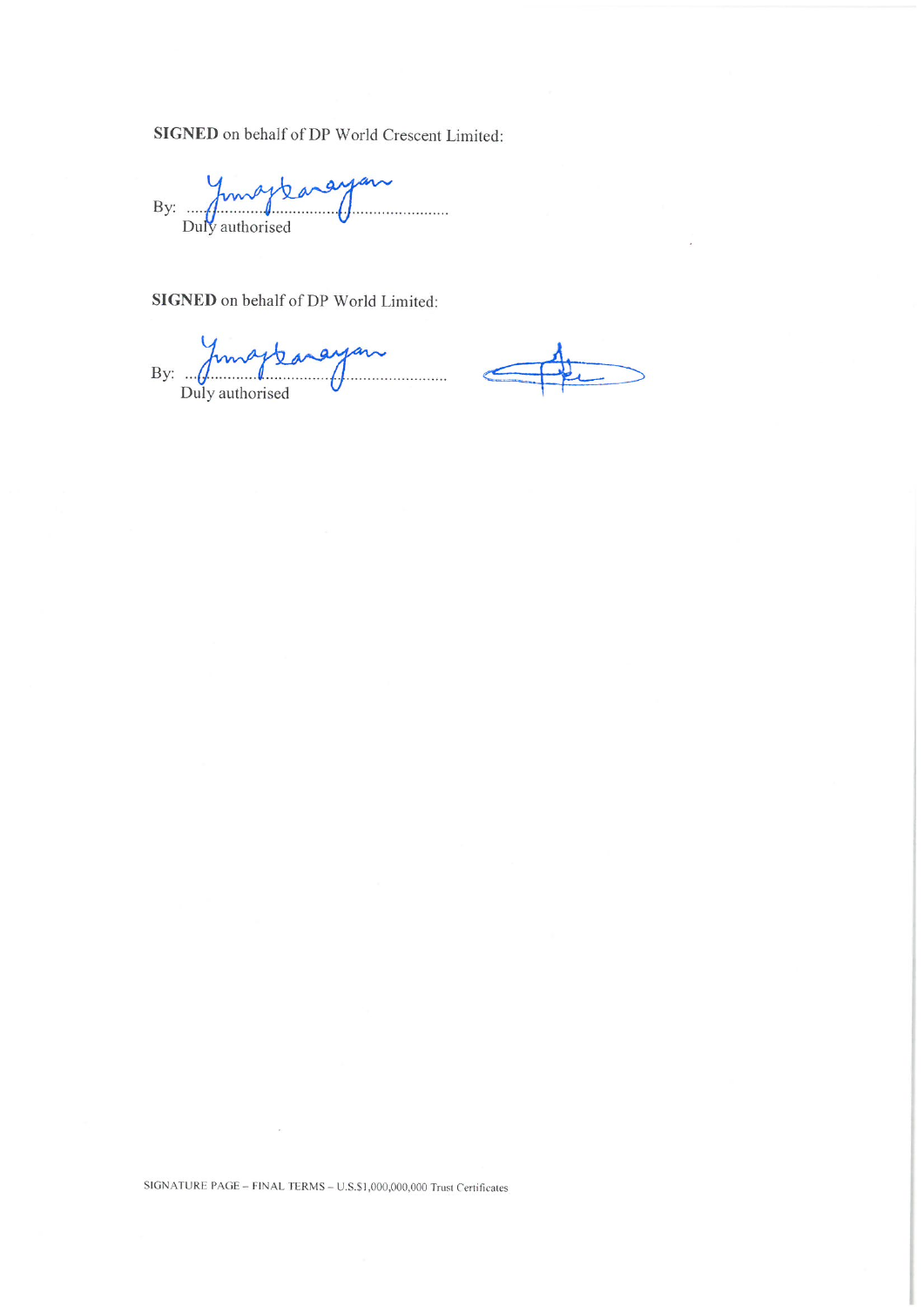## **PART B – OTHER INFORMATION**

### 1. **LISTING**

(i) Listing and Admission to trading: Application has been made by the Trustee (or on its behalf) for the Certificates to be admitted to trading on the London Stock Exchange's regulated market and to the official list of the U.K. Listing Authority with effect from the Issue Date

> Application has been made by the Trustee (or on its behalf) for the Certificates to be admitted to trading on Nasdaq Dubai and to the official list of securities maintained by the Dubai Financial Services Authority with effect from the Issue Date

(ii) Estimate of total expenses related to admission to trading: London Stock Exchange: GBP4,500 Nasdaq Dubai: U.S.\$2,000

#### 2. **RATINGS**

Ratings: The Certificates to be issued are expected to be rated:

Moody's: Baa1

Fitch: BBB+

## 3. **INTERESTS OF NATURAL AND LEGAL PERSONS INVOLVED IN THE ISSUE**

Save for any fees payable to the Managers, so far as the Trustee and the Company are aware, no person involved in the issue of the Certificates has an interest material to the offer. The Managers and their affiliates have engaged, and may in the future engage, in investment banking and/or commercial banking transactions with, and may perform other services for, the Company and its affiliates in the ordinary course of business for which they may receive fees.

| $\mathbf{4}$ . | YIELD                                  | 4.848 per cent. per annum               |
|----------------|----------------------------------------|-----------------------------------------|
| 5.             | <b>OPERATION</b><br><b>INFORMATION</b> |                                         |
| (i)            | ISIN:                                  | <b>Unrestricted Global Certificate:</b> |
|                |                                        | XS1883963990                            |
|                |                                        | <b>Restricted Global Certificate:</b>   |
|                |                                        | <b>US26139PAB94</b>                     |
| (ii)           | Common Code:                           | <b>Unrestricted Global Certificate:</b> |